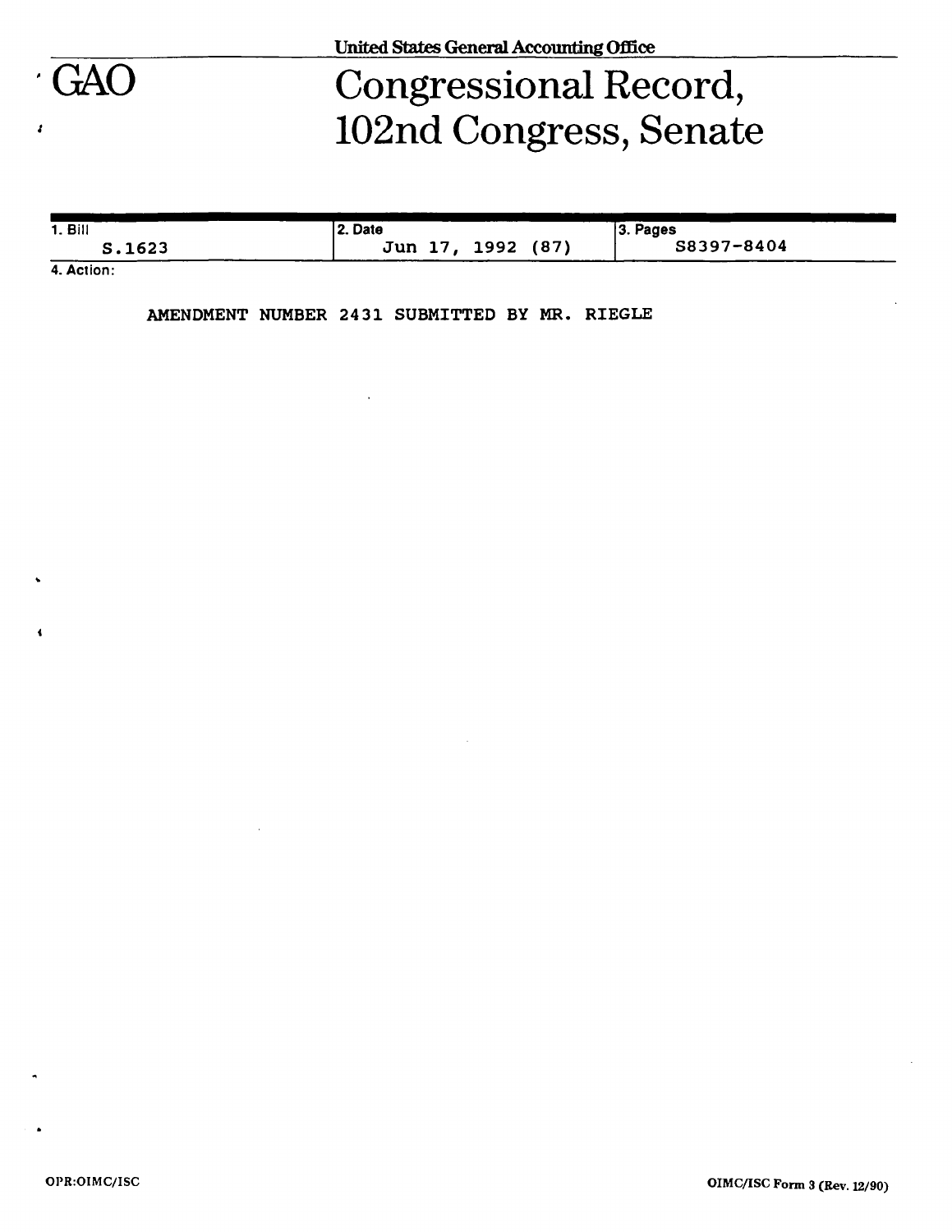**"Subchapter D—Remedies** 

**"1031. Civil remedies.** 

**"1032. Binding arbitration.** 

**"Subchapter A—Definitions, Prohibition of Certain Infringement Actions, and Rules of Construction** 

**"§1001. Definitions** 

**"As used in this chapter, the following terms and their variant forms mean the following:** 

**"(1XA) an 'audiogram' is a material object (i) in which are fixed, by any method now known or later developed, only sounds (and not, for example, a motion picture or other audiovisual work even though it may be accompanied by sounds), and material, statements or Instructions Incidental to those fixed sounds, if any, and (11) from which the sounds and material can be perceived, reproduced, or otherwise communicated, either directly or with the aid of a machine or device.** 

**"(B) An 'audiogram' does not include a material object—** 

**"(1) in which the fixed sounds consist entirely of spoken word recordings, or** 

**"(ii) in which one or more computer programs are fixed, except that an audiogram may contain statements or instructions constituting the fixed sounds and Incidental material, and statements or instructions to be used directly or Indirectly in order to bring about the perception, reproduction, or communication of the fixed sounds and incidental material.** 

**"(C) For purposes of this section, (i) a 'spoken word recording' is a sound recording in which are fixed only a series of spoken words, except that the spoken words may be accompanied by ancillary musical or other sounds, and (11) the term 'incidental' means related to and relatively minor by comparison.** 

**"(2) A 'digital audio copied recording' is a reproduction in a digital recording format of an audiogram, whether that reproduction Is made directly from another audiogram or Indirectly from a transmission.** 

**"(3) A 'digital audio Interface device' is any machine or device, now known or later developed, whether or not Included with or as part of some other machine or device, that is specifically designed to communicate a 'digital audio Interface signal' to a digital audio recording device, and that supplies a digital audio signal through a 'nonprofessional Interface,' as those terms are used in the Digital Audio Interface Standard in part I of the technical reference document or as otherwise defined by the Secretary of Commerce under section 1022(b).** 

**"(4) A 'digital audio recording device' is any machine or device, now known or later**  developed, or a type commonly distributed **to individuals for use by individuals,whether or not included with or as part of some other machine or device, the digital recording function of which is designed or marketed for the primary purpose of, and that Is capable of, making a digital audio copied recording for private use, except for—** 

**"(A) professional model products and** 

**"(B) dictation machines, answering machines, and other audio recording equipment that Is designed and marketed primarily for the creation of sound recordings re-sulting from the fixation of nonmusical sounds.** 

**"(5)(A) A 'digital audio recording medium' is any material object, now known or later developed, in which sounds may be fixed where the media product is (i) in a form commonly distributed for ultimate sale to individuals for use by individuals (such as magnetic digital audio tape cassettes, optical discs, and magneto-optical discs), and (ii)** 

# **AUDIO HOME RECORDING ACT OP 1991**

# **DECONCIN I AMENDMENT NO. 2431**

**Mr. RIEGLE (for Mr. DECONCINI) proposed an amendment to the bill (S. 1623) to amend title 17, United States Code, the implement a royalty payment system and a serial copy management system for digital audio recording, to prohibit certain copyright infringement actions, and for other purposes, as follows:** 

**In lieu of the matter proposed to be inserted insert the following:** 

**SECTION 1. SHORT TITLE.** 

**This Act may be cited as the "Audio Home Recording Act of 1991".** 

- SEC. 2. IMPORTATION, MANUFACTURE, AND DISTRI-**BUTION OF DIGITAL AUDIO RECORD-ING DEVICES AND MEDIA.**
- **Title 17, United States Code, Is amended by adding at the end the following:** 
	- **"CHAPTER 10—DIGITAL AUDIO RECORDING DEVICES AND MEDIA**
- **"Subchapter A—Definitions, Prohibition of Certain Infringement Actions, and Rules of Construction**
- **"Sec.**

**"1001. Definitions.** 

**"1002. Prohibition on certain Infringement actions.** 

**"1003. Effect on other rights and remedies with respect to private home copying or otherwise.** 

**"Subchapter B—Royalty Payments** 

**"1011. Obligation to make royalty payments.** 

**"1012. Royalty payments.** 

**"1013. Deposit of royalty payments and deduction of expenses.** 

- **"1014. Entitlement to royalty payments.**
- **"1015. Procedures for distributing royalty payments.**
- **"1016. Negotiated collection and distribution arrangements.**

**"Subchapter C—The Serial Copy Management System** 

- **"1021. Incorporation of the serial copy management system.**
- **"1022. Implementing the serial copy management system.**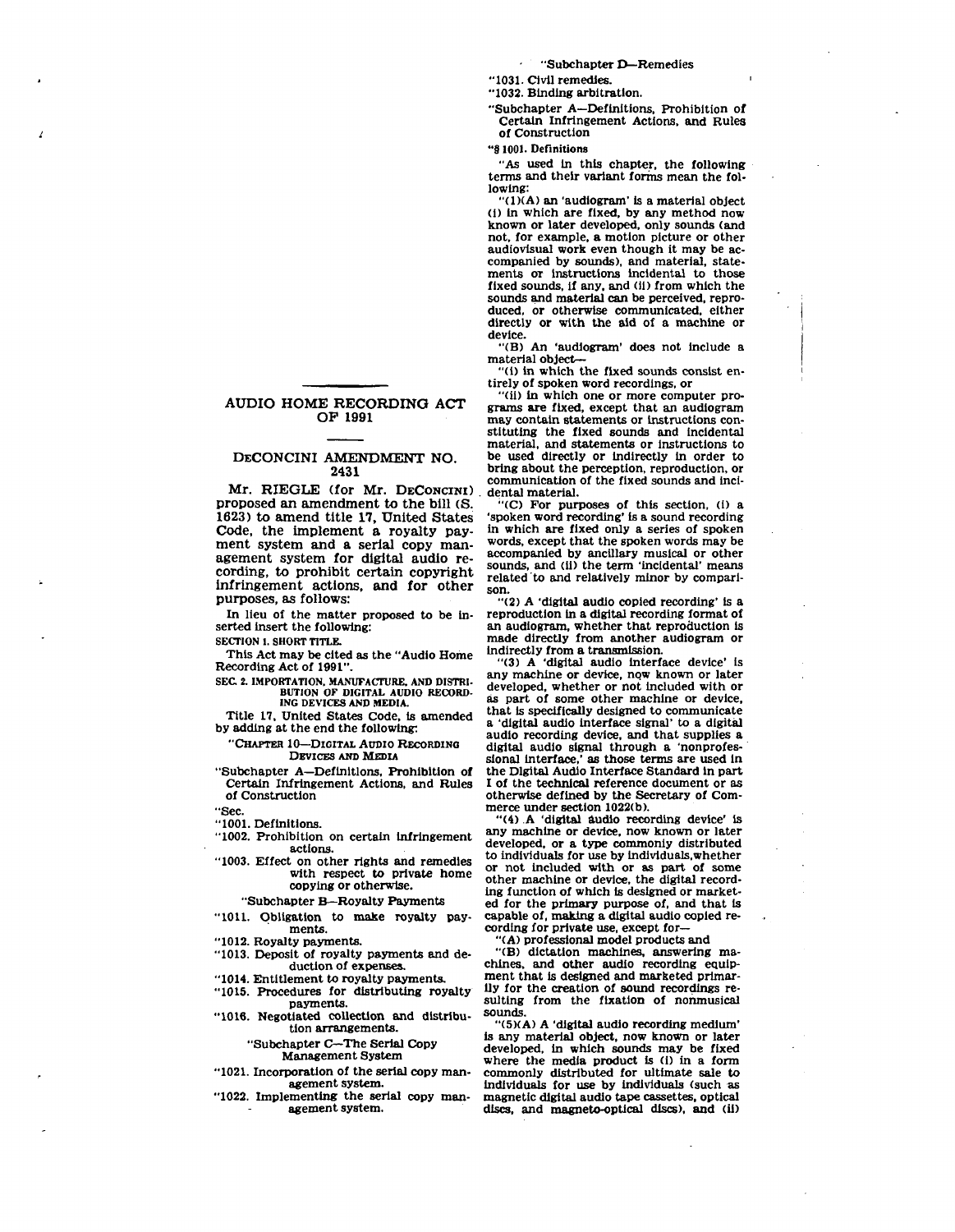**primarily marketed or most commonly used by consumers for the purpose of making digital audio copied recordings by use of a digital audio recording device.** 

**"(B) Such term does not Include—** 

**"(1) any material object that embodies a sound recording at the time it is first distributed by the Importer or manufacturer, unless the should recording has been so embodied in order to evade the obligations of section 1011 of this title: or** 

**"(11) any media product that is primarily marketed and most commonly used by consumers either for the purpose of making copies of motion pictures or other audiovisual works or for the purpose of makin» copies of nonmusical literary works, Including, without limitation, computer programs or data bases.** 

**"(6) 'Distribute' means to sell, resell, lease, or assign a product to consumers in the United States, or to sell, resell, lease, or assign a product in the United States for ultimate transfer to consumers in the United States.** 

**"(7) An 'Interested copyright party' is—** 

**"(A) the owner of the exclusive right under section 106(1) of this title to reproduce a sound recording of a musical work that has been embodied in an audiogram lawfully made under this title that has been distributed to the public;** 

**"(B) the legal or beneficial owner of. or the person that controls, the right to reproduce in an audiogram a musical work that has been embodied in an audiogram lawfully made under this title that has been distributed to the public; or** 

**"(C) any association or other organization—** 

**"(i) representing persons specified in sub**paragraph (A) or (B), or

**"(ii) engaged In licensing rights in musical works to music users on behalf of writers and publishers.** 

**"(8) An 'interested manufacturing party' Is any person that imports or manufactures any digital audio recording device or digital audio recording medium in the United States, or any association of such persons.** 

**"(9) 'Manufacture' Includes the production or assembly of a product in the United States.** 

**"(10) A 'music publisher' is a person that is authorized to license the reproduction of a particular musical work in a sound recording.** 

**"(11) A 'professional model product' is an audio recording device—** 

**"(i) that is capable of sending a digital audio Interface signal in which the channel status block flag is set as a 'professional' interface, in accordance with the standards and specifications set forth in the technical reference document or established under an order Issued by the Secretary of Commerce under section 1022(b);** 

**"(H) that is clearly, prominently, and per-manently marked with'the letter 'P\* or the word 'professional' on the outside of its packaging, and in all advertising, promo-tional, and descriptive literature, with respect to the device, that is available or provided to persons other than the manufacturer or Importer, its employees, or Its agents: and** 

**"(ill) that is designed, manufactured, marketed, and Intended for use by recording professionals in the ordinary course of a lawful business.** 

**"(B) In determining whether an audio recording device meets the requirements of subparagraph (AMHi), factors to be considered shall include—** 

**"(I) whether it has features used by recording professionals in the course of a lawful business, including'features such as—** 

**"(I) a data collection and reporting system of error codes during recording and playback:** 

**"(II) a record and reproduce format providing 'read after write' and 'read after read';** 

**"(III) a time code reader and generator conforming to the standards set by the Society of Motion Picture and Television Engineers for such readers and generators; and** 

"(IV) a professional input/output inter**face, both digital and analog, conforming to standards set by audio engineering organizations for connectors, signaling formats, levels, and Impedances;** 

"(ii) the nature of the promotional materi**als used to market the audio recording device:** 

**"(ill) the media used for the dissemination of the promotional materials, including the intended audience;** 

**"(iv) the distribution channels and retail outlets through which the device is disseminated:** 

**"(v) the manufacturer's or Importer's price for the device as compared to the manufacturer's or Importer's price for digital audio recording devices Implementing the Serial Copy Management System;** 

**"(vl) the relative quantity of the device manufactured or imported as compared to the size of the manufacturer's or Importer's market for professional model products;** 

**"(vii) the occupations of the purchasers of the device; and** 

**"(vlli) the uses to which the device is put. "(12) The 'Register' is the Register of Copyrights.** 

**"(13) The 'Serial Copy Management System' means the system for regulating serial copying by digital audio recording devices that is set forth in the technical reference document or in an order of the Secretary of Commerce under section 1022(b), or that conforms to the requirements of section 1021(a)(1)(C).** 

**"(14) The 'technical reference document' Is the document entitled 'Technical Reference Document for Audio Home Recording Act of 1991' in section 5 of this Act.** 

**"(15XA) The 'transfer price' of a digital audio recording device or a digital audio recording medium is—** 

**"(1) in the case of an imported product, the actual entered value at United States Customs (exclusive of any freight, insurance, and applicable duty), and** 

**"(11) In the case of a domestic product, the manufacturer's transfer price (FOB the manufacturer, and exclusive of any direct sales taxes or excise taxes Incurred in connection with the sale).** 

**"(B) Where the transferor and transferee are related entities or within a single entity, the transfer price shall not be less than a reasonable arms-length price under the principles of the regulations adopted pursuant to section 482 of the Internal Revenue Code of 1986. or any successor provision to such section 482.** 

**"(18) A 'transmission' is any audio or audiovisual transmission, now known or later developed, whether by a broadcast station, cable system, multipoint distribution service, subscription service, direct broadcast satellite, or other form of analog or digital communication.** 

**"(17) The 'Tribunal' is the Copyright Royalty Tribunal.** 

**"(18) A 'writer' is the composer or lyricist of a particular musical work.** 

"(19) The terms 'analog format', 'copy**right status', 'category code', 'generation**  status', and 'source material', mean those **terms as they are used in the technical reference document.** 

**"8 1002. Prohibition on certain Infringement actions** 

**"(a) CERTAIN ACTIONS PROHIBITED—KO action may be brought under this title, or under section 337 of the Tariff Act of 1930, alleging Infringement of copyright based on the manufacture, importation, or distribution of a digital audio recording device or a digital audio recording medium, or an analog audio recording device or analog audio recording medium, or the use of such a device or medium for making audiograms. However, this subsection does not apply with respect to any claim against a person for Infringement by virtue of the making of one or more audiograms, or other material objects In which works are fixed, for direct or indirect commercial advantage. For purposes of this section, the copying of an audiogram by a consumer for private, noncommercial use is not for direct or Indirect commercial advantage, and is therefore not actionable.** 

**"(b)** *EFFECT* **OF THIS SECTION.—Nothing In this section shall be construed to create or expand a cause of action for copyright infringement except to the extent such a cause of action otherwise exists under other chapters of this title or under section 337 of the Tariff Act of 1930, or to limit any defenses that may be available to such causes of action.** 

# **"8 1003. Effect on other rights and remedies with respect to private home copying or otherwise**

**"Except as expressly provided in this chapter with respect to audio recording devices and media, neither the enactment of this chapter nor anything contained In this chapter shall be construed to expand, limit, or otherwise affect the rights of any person with respect to private home copying of copyrighted works, or to expand, limit, create, or otherwise affect any other right or remedy that may be held by or available to any person under chapters 1 through B of this title.** 

## **"Subchapter B—Royalty Payments .**

**"81011. Obligation to make royalty payments** 

**"(a) PROHIBITION OK IMPORTATION AND MANUFACTURE.—NO person shall Import Into and distribute in the United States, or manufacture and distribute in the United States, any digital audio recording device or digital**  audio recording medium **person—** 

**"(1) records the notice specified by this section and subsequently deposits the statements of account and applicable royalty payments for such device or medium specified by this section and section 1012 of this title, or** 

**"(2) complies with the applicable notice, statement of account, and payment obligations under a negotiated arrangement authorized pursuant to section 1016 of this title.** 

**"(b) FILING or NOTICE.—** 

**"(1) GENERALLY.—The Importer or manufacturer of any digital audio recording device or digital audio recording medium, within a product category or utilizing a technology with respect to which such manufacturer or Importer has not previously filed a notice under this subsection, shall file a notice with the Register, no later than 45 days after the commencement of the first distribution in the United States of such device or medium. In such form as the Register shall prescribe by regulation; provided, however, that no notice shall be required with respect to any distribution occurring prior to the effective date of this chapter.** 

**"(2) CoNTnrrs.-Such notice shall—** 

"(A) set forth the manufacturer's **Jr** im**porter's Identify and address.**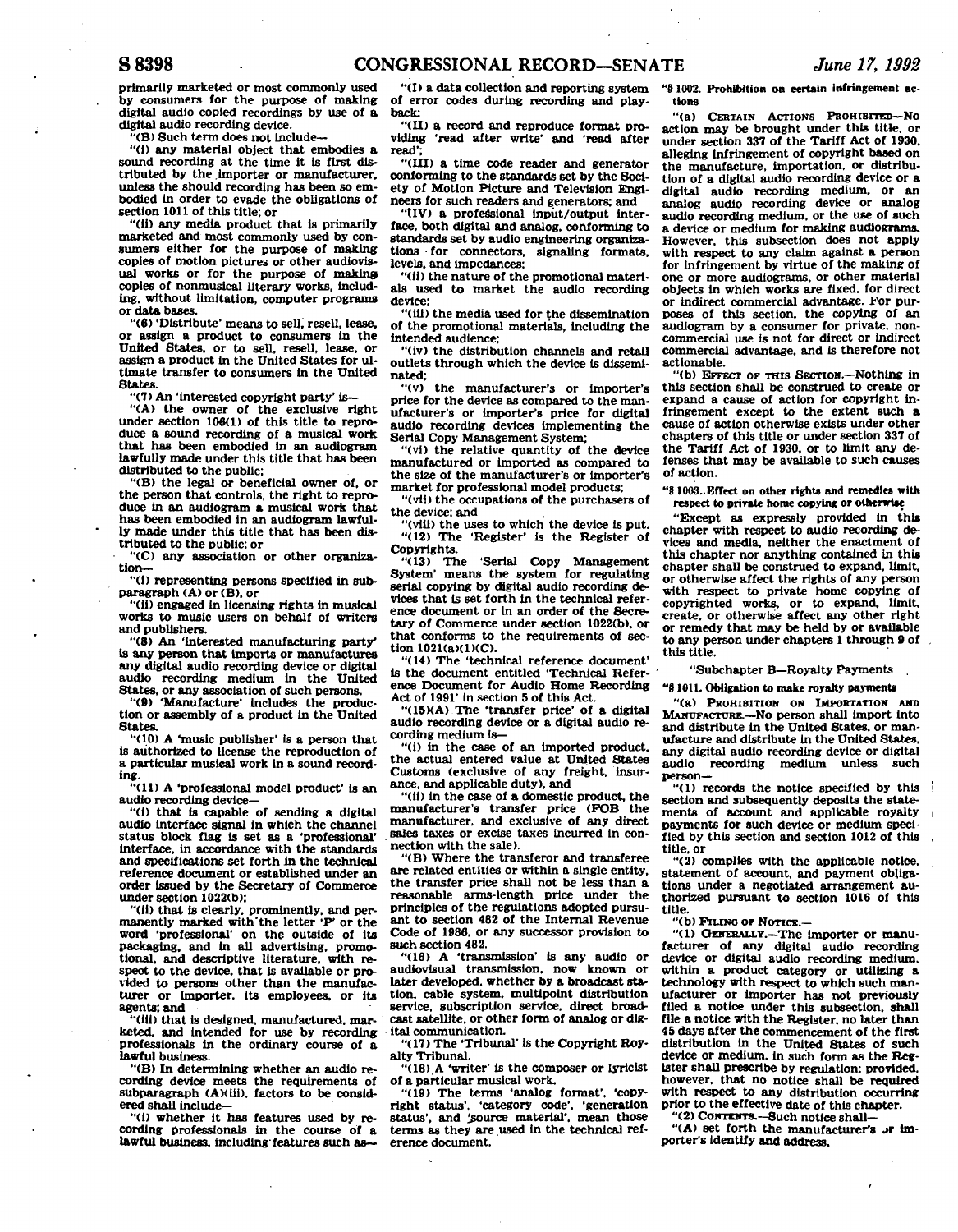"(B) identify such product category and technology, and

"(C) identify any trade or business names, trademarks, or like indicia of origin that the Importer or manufacturer uses or Intends to use in connection with the importation. manufacture, or distribution of such device or medium in the United States.

"(c) PILING or QUARTERLY STATEMENTS OP  $A$ CCOUNT. $-$ 

"(1) GENERALLY.—Any importer or manufacturer that distributed during a given quarter any digital audio recording device or digital audio recording medium that it manufactured or imported shall file with the Register, in such form as the Register shall prescribe by regulation, a quarterly statement of account specifying, by product category, technology, and model, the number and transfer price of all digital audio recording devices and digital audio recording media that it distributed during such quarter.

"(2) PERIOD COVERED.—The quarterly statements of account may be filed on either a calendar or fiscal year basis, at the election

of the manufacturer or importer. "(3) STATEMENTS OF ACCOUNT FOR THE FIRST THREE QUARTERS.—For the first three quarters of any calendar or fiscal year, such statement shall—

"(A) be filed no later than 45 days after the close of the period covered by the statement; provided, however, that any quarterly statement that would be due within three months and 45 days of the effective date of this chapter shall not be filed until the next quarterly statement is due, at which time a statement shall be filed covering the entire period since the effective date of this chapter;

"(B) be certified as accurate by an authorized officer or principal of the importer or manufacturer,

"(C) be accompanied by the total royalty payment due for such period pursuant to section 1012 of this title.

"(4) STATEMENT OF ACCOUNT FOR THE FOURTH QUARTER.—The quarterly statement for the final quarter of any calendar or fiscal year shall be incorporated into the annual statement required under subsection (d) of this section, which shall be accompanied by the royalty payment due for such quarter.

"(d) PILING OF ANNUAL STATEMENTS OF AC-COUNT.—

"(1) GENERALLY.—Any importer or manufacturer that distributed during a given calendar or fiscal year (as applicable) any digital audio recording device or digital audio recording medium that it manufactured or Imported shall also file with the Register a cumulative annual statement of account, in such form as the Register shall prescribe by regulation.

"(2) TIMING AND CERTIFICATION.—Such statement shall be filed no later than 60 days after the close of such calendar or fiscal year, and shall be certified as accurate by an authorized officer or principal of the Importer or manufacturer.

"(3) INDEPENDENT AUDIT.—The annual statement of account shall be audited in accordance with U.S. generally accepted auditing standards by an independent certified public accountant selected by the manufacturer or Importer. The independent certified public accountant shall report whether the information contained therein is fairly presented, in all material respects, in accordance with the requirements of this chapter.

"(4) RECONCILIATION OF ROYALTY PAY-MENT.—The cumulative annual statement of account shall be accompanied by any royalty payment due under section 1012 of this title that was not previously paid under subsection (c) of this section.

"(e) VERIFICATION.—

"(1) GENERALLY.—

"(A) The Register shall, after consulting with interested copyright parties, interested manufacturing parties, and appropriate representatives of the accounting profession, prescribe regulations specifying procedures for the verification of statements of account filed pursuant to this section.

"(B) Such regulations shall permit interested copyright parties to select independent certified public accountants to conduct audits in order to verify the accuracy of the information contained in the statements of account filed by manufacturers and importers.

"(C) Such regulations shall also—

"(i) specify the scope of such independent audits; and

"(ii) establish a procedure by which interested copyright parties will coordinate the engagement of such independent certified public accountants, in order to ensure that no manufacturer or importer is audited more than once per year.

"(D) All such independent audits shall be conducted at reasonable times, with reasonable advance notice, and shall be no broader in scope than is reasonably necessary to carry out the purposes of this subsection in accordance with U.S. generally accepted auditing standards.

"(2) VERIFICATION REPORT.—The accountant's report on the results of each such Independent audit shall, in accordance with U.S. generally accepted auditing standards and the requirements of this chapter, set forth the procedures performed and the accountant's findings. The accountant's report shall be filed with the Register.

"(3) ACCESS TO DOCUMENTS IN EVENT OF DIS-PUTE.—In the event of a dispute concerning the amount of the royalty payment due from a manufacturer or importer resulting from a verification audit conducted under this section—

"(A) any Interested manufacturing party audited pursuant to this subsection, and its authorized representatives, shall be entitled to have access to all documents upon which the audit results under this subsection were based; and

"(B) any representative of an Interested copyright party that has been approved by the Register under subsection (h)(2) of his section shall be entitled to have access to all documents upon which the audit results under subsection (d) of this section were based, subject to the limitations of subsection (h)(2) of this section.

"(f) COSTS OF VERIFICATION.—

"(1) The costs of all verification audits that are conducted pursuant to subsection (e) of this section shall be borne by interested copyright parties, except that, in the case of a verification audit of a manufacturer or importer that leads ultimately to recovery of an annual royalty underpayment of 5 percent or more of the annual payment made, the importer or manufacturer shall provide reimbursement for the reasonable costs of such audit.

"(2) Except as may otherwise be agreed by Interested copyright parties, the costs of a verification audit conducted pursuant to subsection (e) of this section shall be borne by the party engaging the certified public accountant. Any recovery of royalty underpayments as a result of the audit shall be used first to provide reimbursement for the reasonable costs of such audit to the extent such costs have not otherwise been reimbursed by the manufacturer or importer pursuant to this subsection. Any remaining recovery shall be deposited with the Regis-ter pursuant to section 1013 of this title, or as may otherwise be provided by a negotiated arrangement authorized under section

1016 of this title, for distribution to interested copyright parties as though such funds were royalty payments made pursuant to this section.

"(g) INDEPENDENCE OF ACCOUNTANTS.—Each certified public accountant used by interested copyright parties or interested manufacturing parties pursuant to this section shall be duly licensed to practice as a certified public accountant and shall not be financially dependent upon interested copyright parties or interested manufacturing parties, respectively. The Register may, upon petition by any interested copyright party or interested certified public accountant on the ground that such accountant does not meet the requirements of this subsection.

"(h) CONFIDENTIALITY.— GENERALLY.—The quarterly and annual statements of account filed pursuant to subsections (c> and (d) of this section, and information disclosed or generated during verification audits conducted pursuant to subsection (e) of this section, shall be presumed to contain confidential trade secret Information within the meaning of section 1905 of title 18 of the United States Code. Except as provided in paragraphs (2), (3), and (4) of this subsection, neither the Register nor any member, officer, or em-ployee of the Copyright Office or the Tribunal, may—

"(A) publicly disclose audit information furnished under this section or information contained in quarterly or annual statements of account, except that aggregate information that does not disclose, directly or indirectly, company-specific information may be made available to the public;

"(B) use such Information for any purpose other than to carry out responsibilities under this chapter; or

"(C) permit anyone (other than members, officers, and employees of the Copyright Office and the Tribunal who require such Information in the performance of duties under this chapter) to examine such information.

"(2) PROCEDURES FOR ACCESS TO BE PRE-SCRIBED BY REGISTER.—(A) The Register, after consulting with interested manufacturing parties and interested copyright parties, shall prescribe procedures for disclosing, in confidence, to representatives of interested copyright parties and representatives of interested manufacturing parties information contained in quarterly and annual statements of account and information generated as a result of verification audits.

"(B) Such procedures shall provide that only those representatives of interested copyright parties and interested manufacturing parties who have been approved by the Register shall have access to such information, and that all such representatives shall be required to sign a certification limiting the use of the information to—

"(i) verification functions under this section, and

"(ii) any enforcement actions that may result from such verification procedures.

"(3) ACCESS BY AUDITED MANUFACTURER.— Any interested manufacturing party that is audited pursuant to subsections (e) of this section, and its authorized representatives, shall be entitled to have access to all documents filed with the Register as a result of such audit.

"(4) ACCESS BY CONGRESS.—Nothing in this section shall authorize the withholding of Information from the Congress.

#### "8 1012. Royalty payments

"(a) DIGITAL AUDIO RECORDING DEVICES.— "(1) the royalty payment due under section 1011 of this title for each digital audio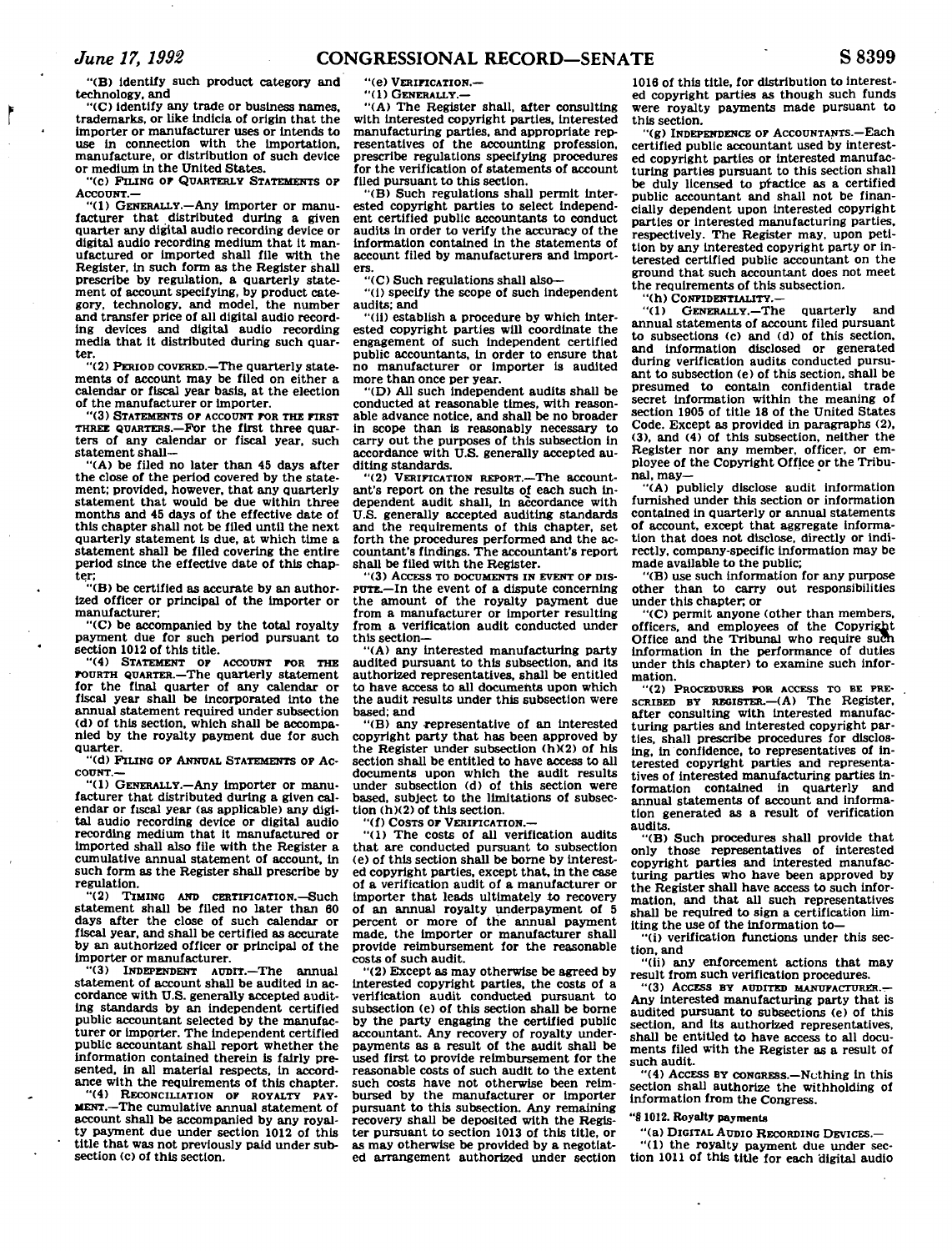ă

**recording device Imported into and distributed in the United States, or manufactured and distributed in the United States, shall be 2 percent of the transfer price; However, only the first person to manufacture and distribute or import and distribute such device shall be required to pay the royalty with respect to such device.** 

**"(2) With respect to a digital audio recording device first distributed in combination with one or more devices, either as a physically integrated unit or as separate components, the royalty payment shall be calculated as follows:** 

**"(A) If the digital audio recording device and such other devices are part of a physically integrated unit, the royalty payment shall be based on the transfer price of the unit, but shall be reduced by any royalty payment made on any digital audio' recording device included within the unit that was not first distributed in combination with the unit.** 

**"(B) If the digital audio recording device is not part of a physically integrated unit and substantially similar devices have been distributed separately at any time during the preceding 4 quarters, the royalty payment shall be based on the average transfer price of such devices during those 4 quarters.** 

**"(C) If the digital audio recording device is not part of a physically integrated unit and substantially similar devices have not been distributed separately at any time during the preceding 4 quarters, the royalty payment shall be based on a constructed price reflecting the proportional value of such device to the combination as a whole.** 

**"(3) Notwithstanding paragraph (1) or (2) of this subsection, the amount of the royalty payment for each digital audio recording device or physically integrated unit containing a digital audio recording device shall not be less than \$1 nor more than the royalty npiximum. The royalty maximum shall be \$8 per device, except that for a physically integrated unit containing more than one digital audio recording device, the royalty maximum for such unit shall be \$12. During the 6th year after the effective date of this chapter, and no more than once each year thereafter, any interested copyright party may petition the Tribunal to increase the royalty maximum and, if more than 20 percent of the royalty payments are at the relevant royalty maximum, the Tribunal shall prospectively increase such royalty maximum with the goal of having no more than 10 percent of such payments at the new royalty maximum; provided, however, that the amount of any such increase as a percentage of the royalty maximum shall in no event exceed the percentage increase In the Consumer Price Index during the period under review.** 

**"(b) DIGITAL AUDIO RECORDING MEDIA.— The royalty payment due under section 1011 of this title for each digital audio recording medium imported into and distributed in the United States, or manufactured and distributed in the United States, shall be 3 percent of the transfer price. However, only the first person to manufacture and distribute or import and distribute such medium shall be required to pay the royalty with respect to such medium.** 

**"(c) RETURNED OR EXPORTED MERCHAN-DISE.—** 

**"(1) In calculating the amount of royalty payments due under subsections (a) and (b) of this section, manufacturers and importers may deduct the amount of any royalty payments already made on digital audio recording devices or media that are—** 

"(A) returned to the manufacturer or im**porter as unsold or defective merchandise; or** 

 $\mathcal{L}$ 

**"(B) exported by the manufacturer or importer or a related person—** 

**within two years following the date royalties are paid on such devices or media.** 

**"(2) Any such credit shall be taken during the period when such devices or media are returned or exported, and the basis for any such credit shall be set forth in the statement of account for such period filed under section 1011(c) of this title.** 

**"(3) Any such credit that is not fully used during such period may be carried forward to subsequent periods. If any returned or exported merchandise for which a credit has been taken is subsequently distributed, •a royalty payment shall be made as specified under subsection (a) or (b) of this section, based on the transfer price applicable to such distribution.** 

**"§ 1013. Deposit of royalty payments and deduction of expenses** 

**"The Register shall receive all royalty payments deposited under this chapter and, after deducting the reasonable costs incurred by the Copyright Office under this chapter, shall deposit the balance in the Treasury of the United States as offsetting receipts. All funds held by the Secretary of the Treasury shall be invested in interestbearing United States securities for.later distribution with interest under section 1014,1015, or 1016 of this title. The Register may, in the Register's discretion, four years after the close of any calendar year, close out the royalty payments account for that calendar year, and may treat any funds remaining in such account and any subsequent deposits that would otherwise be attributable to the calendar year as attributable to the next succeeding calendar year. The Register shall submit to the Copyright Royalty Tribunal, on a monthly basis, a financial statement reporting the amount of royalties available for distribution.** 

**"9 1014. Entitlement to royalty payments** 

**"(a) INTERESTED COPYRIGHT PARTIES.—The royalty payments deposited pursuant to section 1013 of this title shall, in accordance with the procedures specified in section 1015 or 1016 of this title, be distributed to any interested copyright party—** 

**"(1) whose musical work or sound recording has been—** 

**"(A) embodied In audiograms lawfully made under this title that have been distributed to the public, and** 

**"(B) distributed to the public in the form of audiograms or disseminated to the public in transmissions, during the period to which such payments pertain; and** 

**"(2) who has filed a claim under section 1015 or 1016 of this title.** 

**"(b) ALLOCATION ROYALTY PAYMENTS TO GROUPS.—The royalty payments shall be divided into two funds as follows:** 

**"(1) THE SOUND RECORDINGS FUND.—66% percent of the royalty payments shall be allocated to the Sound Recordings Fund. 2% percent of the royalty payments allocated to the Sound Recordings Fund shall be placed in an escrow account managed by an independent administrator Jointly appointed by the Interested copyright parties under**  section 1001(7)(A) of this title and the **American Federation of Musicians (or any successor entity) to be distributed to nonfeatured musicians (whether or not members of the American Federation of Musicians) who have performed on sound recordings distributed In the United States. 1% percent of the royalty payments allocated to the Sound Recordings Fund shall be placed in an escrow account managed by an independent administrator jointly appointed by the interested copyright parties under**  section 1001(7)(A) of this title and the

**American Federation of Television and Radio Artists (or any successor entity) to be distributed to nonfeatured vocalists (whether or not members of the American Federation of Television and Radio Artists) who have performed on sound recordings distributed In the United States. The remaining royalty payments In the Sound Recordings Fund shall be distributed to claimants under subsection (a) of this section who are interested copyright parties under section 100K7KA) of this title. Such claimants shall allocate such royalty payments, on a per sound recording basis, in the following manner: 40 percent to the recording artist or artists featured on such sound recordings (or the persons conveying rights in the artists' performances In the sound recordings), and 60 percent to the interested copyright parties.** 

**"(2) THE MUSICAL WORKS FUND.—** 

**"(A) 33V4 percent of the royalty payments shall be allocated to the Musical Works Fund for distribution to Interested copyright parties whose entitlement is based on legal or beneficial ownership or control of a copyright in a musical work.** 

**"(B) The royalty payments allocated to the Musical Works fund shall be further allocated as follows: music publisher claimants shall be entitled to 50 percent of such payments and writer claimants shall be entitled to the other 50 percent of such payments.** 

**"(C) Except to the extent inconsistent with the international obligations of the United States, the allocation specified in subparagraph (B) shall govern despite any contractual obligation to the contrary.** 

**"(c) DISTRIBUTION OP ROYALTY PAYMENTS**  WITHIN GROUPS.—If all interested copyright **parties within a group specified In subsection (b) of this section do not agree on a voluntary proposal for the distribution of the royalty payments within such group, the Tribunal shall, pursuant to the procedures specified in section 1015(c) of this title, allocate such royalty payments based on the extent to which, during the relevant period—** 

**"(1) for the Sound Recordings Fund, each sound recording was distributed to the public in the form of audiograms: and** 

**"(2) for the Musical Works Fund, each musical work was distributed to the public in the form of audiograms or disseminated to the public in transmissions.** 

**"81015. Procedures for distributing royalty payments** 

**"(a) FILING OF CLAIMS AND NEGOTIATIONS.—** 

**"(1) During the first 2 months of each calendar year after the calender year in which this chapter takes effect, every Interested copyright party that is entitled to royalty payments under section 1014 of this title shall file with the Tribunal a claim for payments collected during the preceding year in such form and manner as the Tribunal shall prescribe by regulation.** 

**"(2) All interested copyright parties within each group specified in section 1014(b) of this title shall negotiate in good faith among themselves in an effort to agree to a voluntary proposal for the distribution of royalty payments. Notwithstanding any provision of the antitrust laws, for purposes of this section such interested copyright parties may agree among themselves'to the proportionate division of royalty payments, may lump their claims together and file them jointly or as a single claim, or may designate a common agent to receive payment on their behalf; except that no agreement under this subsection may vary the allocation of royalties specified in section 1014(b) of this title.**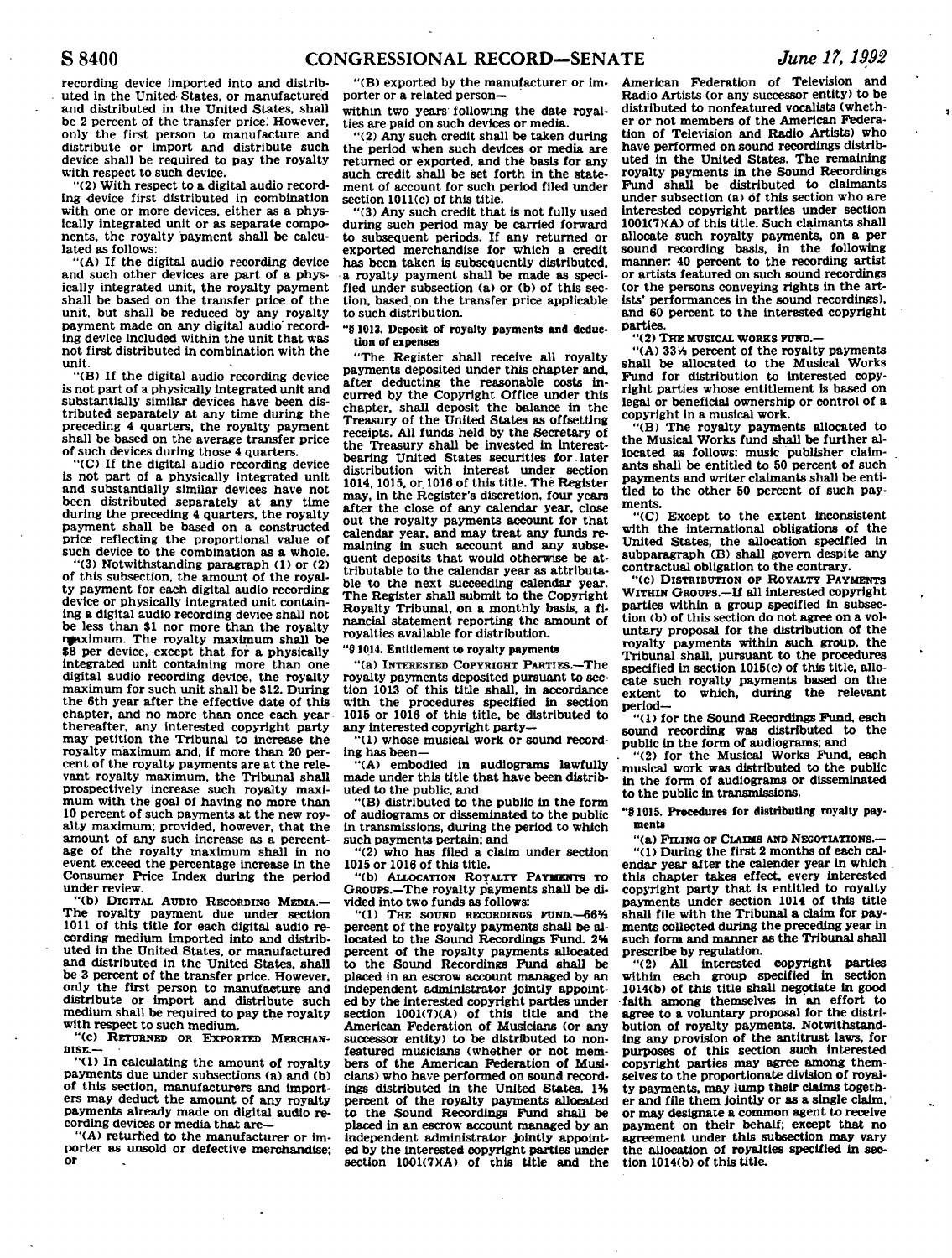*June 17,1992* **CONGRESSIONAL RECORD—SENATE S8401** 

**"(b) DISTRIBUTION or PAYMENTS n\* THE AB- - SENCE or A DISPUTE.—Within 30 days after the period established for the filing of claims under subsection (a) of this section, in each year after the year In which this section takes effect, the Tribunal shall determine whether there exists a controversy concerning the distribution of royalty payments under section 1014(c) of this title. If the Tribunal determines that no such controversy exists, it shall, within 30 days after such determination, authorize the distribution of the royalty payments as set forth In the agreements regarding the distribution of royalty payments entered into pursuant to subsection (a) of this section, after deducting its reasonable administrative costs under this'section.** 

**"(c) RESOLUTION or DISPUTES.—If the Tribunal finds the existence of a controversy, it shall, pursuant to chapter 8 of this title, conduct a proceeding to determine the distribution of royalty payments. During the pendency of such a proceeding, the Tribunal shall withhold from distribution an amount sufficient to satisfy all claims with respect to which a controversy exists, but shall, to the extent feasible, authorize the distribution of any amounts that are not in controversy.** 

**"8 1016. Negotiated collection and distribution arrangements** 

**"(a) Scope or PERMISSIBLE NEGOTIATED AR-RANGEMENTS.—\*** 

**"(1) Interested copyright parties and interested manufacturing parties may at any time negotiate among or between themselves a single alternative system for the collection, distribution, or verification of royalty payments provided for In this chapter.** 

**"(2) Such a negotiated arrangement may vary the collection, distribution, and verification procedures and requirements that would otherwise apply under sections 1011 through 1015 of this title, including the time periods for payment and distribution of royalties, but shall not alter the requirements of section 1011 (a), (b),or (h)(4), section 1012 (a) or (b), or section 1014 (a) or (b) of this title.** 

**"(3) Such a negotiated arrangement may also provide that specified types of disputes that cannot be resolved among the parties to the arrangement shall be resolved by binding arbitration or other agreed upon means of dispute resolution.** 

**"(4) Notwithstanding any provision of the antitrust laws, for purposes of this section interested manufacturing parties and interested copyright parties may negotiate in good faith and voluntarily agree among themselves as to the collection, distribution, and verification of royalty payments, and may designate common agents to negotiate and carry out such activities on their behalf. "(b) IMPLEMENTATION OF A NEGOTIATED AR-**

**RANGEMENT.—** 

**"(1) No negotiated arrangement shall go into effect under this section until the Tribunal has approved the arrangement, after full opportunity for comment, as meeting the following requirements.** 

**"(A) The participants in the negotiated arrangement shall include—** 

**"(i) at least two-thirds of all Individual interested copyright parties that are entitled to receive royalty payments from the Sound Recording Fund,** 

**"(ii) at least two-thirds of all Individual interested copyright parties that are entitled to receive royalty payments from the Musical Works Fund as music publishers, and** 

**"(ill) at least two-thirds of all individual Interested copyright parties that are entitled to receive royalty payments from the Musical Works Fund as writers.** 

**"'(B) For purposes of subparagraph (A) of this paragraph, the determination as to twothirds participation 6hall be based on annual retail sales of audiograms in which musical works or sound recordings of musical works are embodied. One or more organizations representing any of the types of individual Interested copyright parties specified in the first sentence of this subsection shall be presumed to represent two-thirds of that type of Interested copyright party if the membership of, or other participation in, such organization or organizations includes two-thirds of that type of interested copyright party based on annual retail sales of audiograms in which musical works or sound recordings of musical works are embodied.** 

**"(C) The implementation of the arrangement shall include all necessary safeguards, as determined by the Tribunal, which ensure that all interested copyright parties who are not participants in the arrangement receive the royalty payments to which they would be entitled In the absence of such an arrangement under sections 1013 and either 1014(c) or 1016(b), whichever is applicable. Such safeguards may include accounting procedures, reports and any other information determined to be necessary to ensure the proper collection and distribution of royalty payments.** 

**"(2) Notwithstanding the existence of a negotiated arrangement that has gone Into effect under this section, any interested manufacturing party that is not a party to such negotiated arrangement shall remain subject to the requirements of sections 1011 and 1012 and may fully satisfy its obligations under this subchapter by complying with the procedures set forth therein.** 

**"(c) MAINTENANCE OP JURISDICTION BY TRI-BUNAL.—Where a negotiated arrangement has gone into effect under this section, the Tribunal shall maintain Jurisdiction and shall (1) hear and address any objections to the arrangement that may arise while it is In effect, (2) ensure the availability of alternative procedures for any interested manufacturing party or interested copyright party that is not a participant in the negotiated arrangement, (3) ensure that all interested copyright parties who are not participants In the arrangement receive the royalty payments to which they would be entitled In the absence of such an arrangement under sections 1013 and either 1014(c) or 1015(b), whichever is applicable, (4) ensure that it has adequate funds at Its disposal, received either through the Copyright Office or through the entity administering the negotiated arrangement, to distribute to interested copyright parties not participating in the arrangement the royalty payments to which they are entitled under section 1014(c) or 1015(b), including applicable interest, and (5) ensure that the requirements of section 1016(bXl)(C) are met.** 

**"(d) JUDICIAL ENFORCEMENT.—The Tribunal may seek injunctive relief in an appropriate United States district court to secure compliance with the requirements of subsection (c).** 

## **"Subchapter C—The Serial Copy Management 8ystem**

**"0 1021. Incorporation of the serial copy management system** 

**"(a) PROHIBITION ON IMPORTATION, MANU-FACTURE, AND DISTRIBUTION.—** 

**"(1) No person shall import, manufacture, or distribute any digital audio recording device or any digital audio interface device that does not conform to the standards and specifications to implement the Serial Copy Management System that are—** 

**"(A) set forth In the technical reference document;** 

**'•(B) set forth in an order by the Secretary of Commerce under section 1022(0X1), (2). or (3) of this title; or** 

**"(C) in the case of a digital audio recording device other than a device defined in part II of the technical reference document or In an order issued by the Secretary pursuant to section 1022(b) of this title, established by the manufacturer (or, in the case of a proprietary technology, the proprietor of such technology) so as to achieve the same functional characteristics with respect to regulation of serial copying as, and to be compatible with the prevailing method for implementation of, the Serial Copy Management System set forth in the technical reference document or in any order of the Secretary issued under section 1022 of this title.** 

**"(2) If the Secretary of Commerce approves standards and specifications under section 1022(b)(4) of this title, then no person shall import, manufacture, or distribute any digital audio recording device or any digital audio interface device that does not conform to such standards and specifications.** 

**"(b) PROHIBITION ON CIRCUMVENTION OP THE SERIAL COPY MANAGEMENT SYSTEM.—NO person shall Import, manufacture, or distribute any device, or offer or perform any service, the primary purpose or effect of which is to avoid, bypass, remove, deactivate, or otherwise circumvent any program or circuit which implements, in whole or in part, the Serial Copy Management System In a digital audio recording device or a digital audio Interface device.** 

**"(c) ENCODING OP INFORMATION ON AUDIO-GRAMS.—** 

**(1) NO person shall encode an audiogram of a sound recording with Inaccurate information relating to the category code, copyright status, or generation status of the source material so as improperly to affect the operation of the Serial Copy Management System.** 

**"(2) Nothing in this subchapter requires any person engaged in the importation, manufacture, or assembly of audiograms to encode any such audiogram with respect to its copyright status.** 

**"(d) INFORMATION ACCOMPANYING TRANS-MISSIONS IN DIGITAL FORMAT.—Any person who transmits or otherwise communicates to the public any sound recording in digital**  format is not required under this subchap**ter to transmit or otherwise communicate the information relating to the copyright status of the sound recording. However, any such person who does transmit or otherwise communicate such copyright status information shall transmit or communicate such information accurately.** 

**"S 1022. Implementing the aerial copy management system** 

**"(a) PUBLICATION OF TECHNICAL REFERENCE DOCUMENT AND CERTIFICATION.—Within 10 days after the date of enactment of this chapter, the Secretary of Commerce shall cause to be published in the Federal Register the technical reference document along with the certification from the National Institute of Standards and Technology, as**  such certification appears in the report of **the Committee on the Judiciary to the Senate on the Audio Home Recording Act of 1991, that the technical reference document sets forth standards and specifications that adequately Incorporate the intended functional characteristics to regulate serial copying and are not incompatible with existing international digital audio interface standards and existing digital audio technology.** 

**"(b) ORDERS OF SECRETARY OF COMMERCE.— The Secretary of Commerce, upon petition by an interested manufacturing party or an**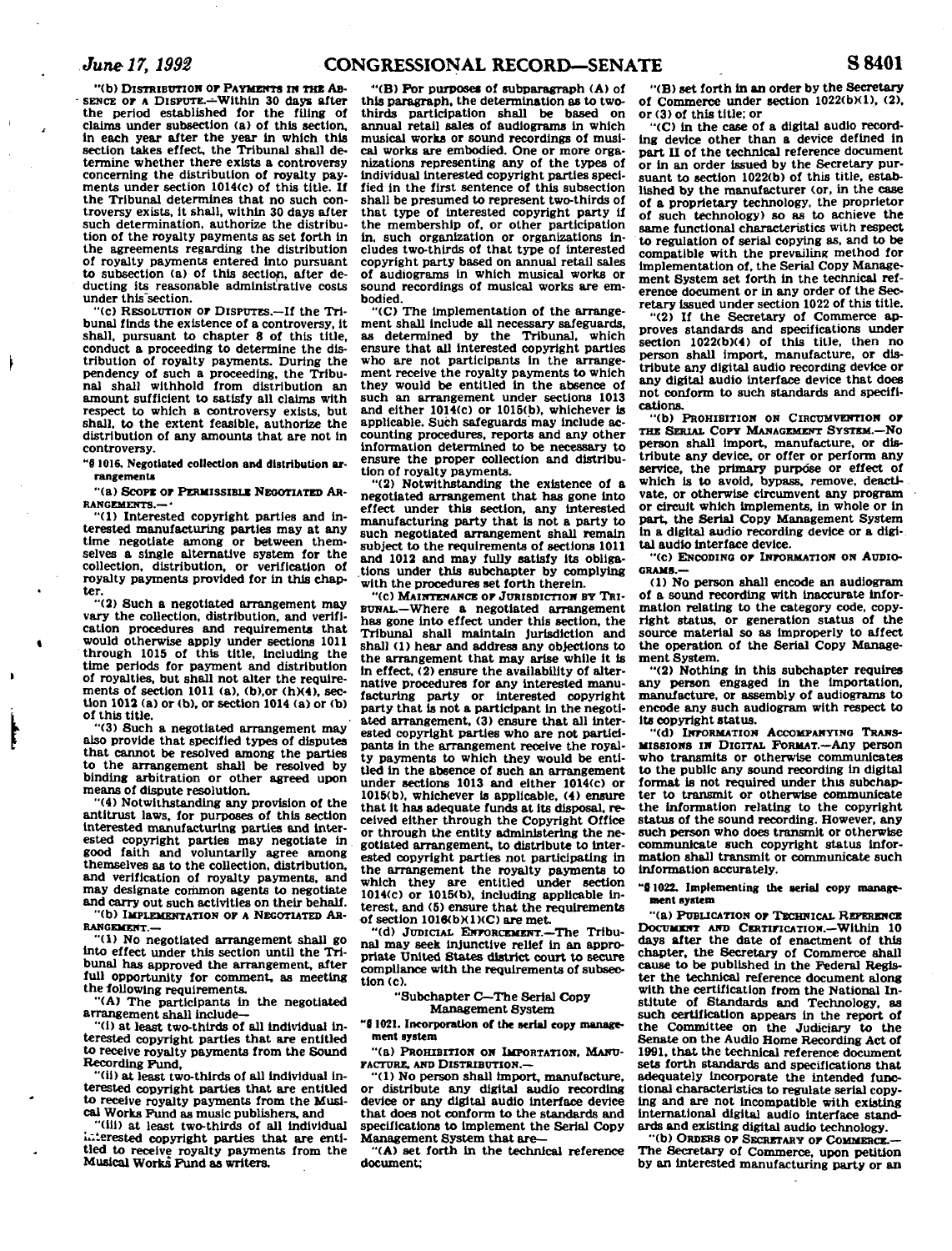interested copyright party, and after consultation with the Register, may, if the Secretary determines that to do so is in accordance with the purposes of this chapter, issue . an order to implement the Serial Copy Management System set forth in the technical reference document as follows:

"(1) FUNCTIONALLY EQUIVALENT ALTERNA-TIVES.—The Secretary may issue an order for the purpose of permitting in commerce devices that do not conform to all of the standards and specifications set forth in the technical reference document, if the Secretary determines that such devices possess the same functional characteristics with respect to regulation of serial copying as, and are compatible with the prevailing method are compatible with the prevalling method<br>for implementation of, the Serial Copy<br>Management System set forth in the technical reference document.

"(2) REVISED GENERAL STANDARDS.—The Secretary may issue an order for the purpose of permitting in commerce devices that do not conform to all of the standards and specifications set forth in the technical reference document, if the Secretary determines that—

"(A) the standards and specifications relating generally to digital audio recording devices and digital audio interface devices have been or are being revised or otherwise amended or modified such that the standards and specifications set forth in the technical reference document are not or would no longer be applicable or appropriate; and

"(B) such devices conform to such new standards and specifications and possess the same functional characteristics with respect to regulation of serial copying as the Serial Copy Management System set forth in the technical reference document.

"(3) STANDARDS FOR NEW DEVICES.—The Secretary may issue an order for the purpose of—

"(A) establishing whether the standards and specifications established by a manufacturer or proprietor for digital audio recording devices other than devices defined in part II of the technical reference document or a prior order of the Secretary under paragraph (1) or (2) of this subsection comply with the requirements of subparagraph (C) of section 1021(a)(1) of this title; or

"(B) establishing alternative standards or specifications in order to ensure compliance with such requirements.

"(4) MATERIAL INPUT TO DIGITAL DEVICE THROUGH ANALOG CONVERTER.—

"(A) GENERALLY.—Except as provided in subparagraphs  $(B)$  through  $(D)$ , the Secretary, after publication of notice ir. the Federal Register and reasonable "pportunity for public comment, may issue an order for the purpose of approving standards and specifications for a technical method implementing in a digital audio recording device the same functional characteristics as the Serial Copy Management System so as to regulate the serial copying of source material input through an analog converter in a manner equivalent to source material input in the digital format.

"(B) COST LIMITATION.—The order may not impose a total cost burden on manufacturers of digital audio recording devices, for implementing the Serial Copy Management System and the technical method prescribed in such order, in excess of 125 percent of the cost of implementing the Serial Copy Management System before the issuance of such order.

"(C) CONSIDERATION OF OTHER OBJEC-TIONS.—The Secretary shall consider other reasoned objections from any Interested manufacturing party or interested copyright party.

"(D) LIMITATIONS TO DIGITAL AUDIO DE-VICES.—The order shall not affect the recording of any source material on analog recording equipment and the order shall not Impose any restrictions or requirements that must be implemented in any device other than a digital audio recording device or digital audio interface device.

## "Subchapter D—Remedies

## "§ 1031. Civil remedies

"(a) CIVIL ACTIONS.—Any interested copyright party or interested manufacturing party that is or would be injured by a violation of section 1011 or 1021 of this title, or the Attorney General of the United States, may bring a civil action in an appropriate United States district court against any person for such violation.

"(b) POWERS OF THE COURT.—In an action brought under subsection (a) of this section, the court—

"(1) except as provided in subsection (h) of this section, may grant temporary and permanent Injunctions on such terms as it deems reasonable to prevent or restrain such violation;

 $(2)$  in the case of a violation of section 1011 (a) through (d) or 1021 of this title, shall award damages under subsection (d) of this section;

"(3) in its discretion may allow the recovery of full costs by or against any party other than the United States or an officer thereof;

"(4) in its discretion may award a reasonable attorney's fee to the prevailing party as part of the costs awarded under paragraph (3) if the court finds that the nonprevailing party has not proceeded in good faith; and "(5) may grant such other equitable relief

as it deems reasonable.

"(c) RECOVERY OF OVERDUE ROYALTY PAY-MENTS.—In any case in which the court finds that a violation of section 1011 of this title involving nonpayment or underpayment of royalty payments has occurred, the violator shall be directed to pay, in addition to dam-ages awarded under subsection (d) of this section, any such royalties due, plus interest calculated as provided under section 1961 of title 28, United States Code.

"(d) AWARD OF DAMAGES.—

"(1) SECTION 1011.-

"(A) DEVICE.—In the case of a violation of section 1011 (a) through (d) of this title involving a digital audio recording device, the court shall award statutory damages in an amount between a nominal level and \$100 per device, as the court considers just.

"(B) MEDIUM.—In the case of a violation of section 1011 (a) through (d) of this title involving a digital audio recording medium, the court shall award statutory damages in an amount between a nominal level and \$4 per medium, as the court considers just.

"(2) SECTION 1021.—In any case in which the court finds that a violation of section 1021 of this title has occurred, the court shall award damages calculated, at the election of the complaining party at any time before final judgment is rendered, pursuant to subparagraph (A) or (B) of this paragraph, but in no event shall the Judgment (excluding any award of actual damages to an interested manufacturing party) exceed a total of \$1,000,000:

"(A) ACTUAL DAMAGES.—A complaining party may recover its actual damages suffered as a result of the violation and any profits of the violator that are attributable to the violation that are not taken Into account In computing the actual damages. In determining the violator's profits, the complaining party is required to prove only the violator's gross revenue, and the violator is required to prove Its deductible expenses

and the elements of profit attributable to factors other than the violation.

"(B) STATUTORY DAMAGES.—

"(i) DEVICE.—A complaining party may recover an award of statutory damages for each violation of section 1021(a) or (b) of this title in the sum of not less than \$1,000 nor more than \$10,000 per device involved in such violation or per device on which a service prohibited by section 1021(b) of this title has been performed, as the court considers just.

"(ii) AUDIOGRAM.—A complaining party may recover an award of statutory damages for each violation of section 1021(c) of this title in the sum of not less than \$10 nor more than \$100 per audiogram involved in such violation, as the court considers just.

"(iii) TRANSMISSION,—A complaining party may recover an award of damages for each transmission or communication that violates section 1021(d) of this title in the sum of not less than \$10,000 nor more than \$100,000, as the court considers just.

"(3) WILLFUL VIOLATIONS.—

"(A) In any case in which the court finds that a violation of section 1011(a) through (d) of this title was committed willfully and for purposes of direct or indrect commercial advantage, the court shall increase statutory damages—

"(1) for a violation involving a digital audio recording device, to a sum of not less than \$100 nor more than \$500 per device; and

"(ii) for a violation Involving a digital audio recording medium, to a sum of not less than \$4 nor more than \$15 per medium, as the court considers just.

"(B) In any case in which the court finds that a violation of section 1021 of this title was committed willfully and for purposes of direct or indirect commercial advantage, the court in its discretion may increase the award of damages by an additional amount of not more than \$5,000,000, as the court considers just.

"(4) INNOCENT VIOLATIONS OF SECTION 1021.—The court in its discretion may reduce the total award of damages against a person violating section 1021 of this title to a sum of not less than \$250 in any case in which the court finds that—

"(A) the violator was not aware and had no reason to believe that its acts constituted a violation of section 1021 of this title, or

"(B) in the case of a violation of section 1021(a) of this title involving a digital audio recording device, the violator believed in good faith that the device complied with section 1021(a)(1)(C) of this title, except that this subparagraph shall not apply to any damages awarded under subsection (d)(2)(A) of this section.

"(e) MULTIPLE ACTIONS.—

"(1) GENERALLY.—No more than one action shall be brought against any party and- no more than one award of statutory damages under subsection (d) of this section shall be permitted—

"(A) for any violations of section 1011 of this title Involving the same digital audio recording device or digital audio recording medium; or

"(B) for any violations of section 1021 of this title involving digital audio recording devices or digital audio interface devices of the same model, except that this subparagraph shall not bar an action or an award of damages with respect to digital audio recording devices or digital audio interface devices that are imported, manufactured, or distributed subsequent to a final Judgment in a prior action.

"(2) NOTICE AND INTERVENTION.—Any complaining party who brings an action under this section shall serve a copy of the com-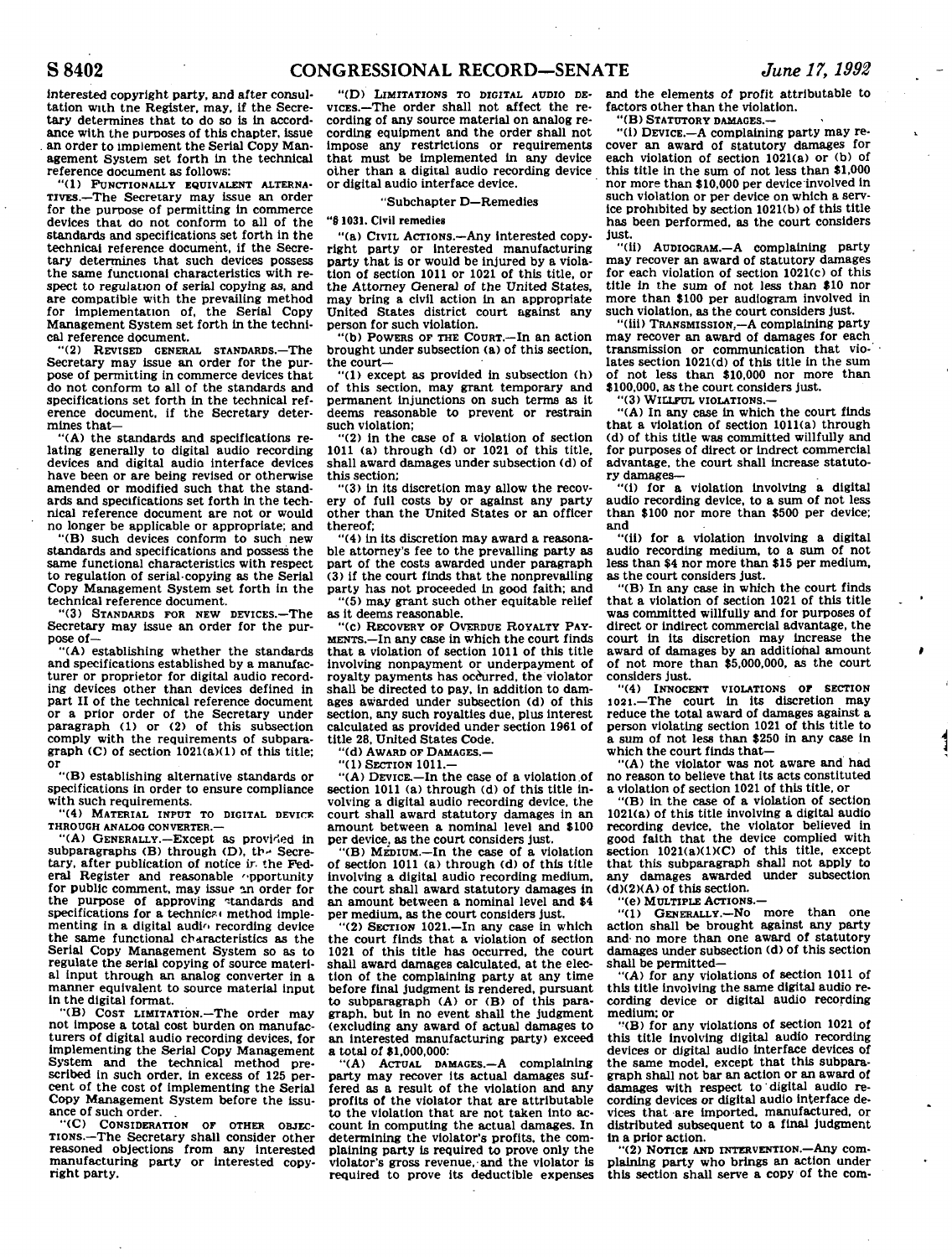**plaint upon the Register within 10 days after the complaining party's service of a summons upon a defendant. The Register shall cause a notice of such action to be published In the Federal Register within 10 days after receipt of such complaint. The court shall permit any other interested copyright party or interested manufacturing party entitled to bring the action under section 1031(a) of this title who moves to intervene within 30 days after the publication of such notice to intervene in the action.** 

**"(3) AWARD.—** 

**"(A) GENERALLY.—Except as provided in subparagraph (B), the court may award recovery of actual damages for a violation of section 1021 of this title pursuant to subsection (d)(2)(A) of this section to each complaining party in an action who elects to recover actual damages.** 

**"(B) LIMITATIONS.—** 

**"(i) If more than one complaining party elects to recover actual damages pursuant to subsection (dX2MA> of this section, only a single award of the violator's profits shall be made, which shall be allocated as the court considers just.** 

**"(ii) If any complaining interested copyright party or parties elect to recover statutory damages pursuant to subsection (d)(2) of this section In an action in which one or more other complaining interested copyright parties have elected to recover actual damages, the single award of statutory damages permitted pursuant to paragraph (1) of this subsection shall be reduced by the total amount of actual damages awarded to Interested copyright parties pursuant to subsection (dM2MA) of this section.** 

**"(f) PAYMENT OP OVERDUE ROYALTIES AND DAMAGES.—The. court may allocate any award of damages under subsection (d) of this section between or among complaining parties as it considers just. Any award of damages that is allocated to an interested copyright party and any award of overdue royalties and interest under subsection (c) of this section shall be deposited with the Register pursuant to section 1013 of this title, or as may otherwise be provided .pursuant to a negotiated arrangement authorized under section 1016 of this title, for distribution to interested copyright parties as though such funds were royalty payments made pursuant to section 1011 of this title.** 

**"(g) IMPOUNDING OP ARTICLES.—At any time while an action under this section is pending, the court may order the impounding, on such terms as it deems reasonable, of any digital audio recording device, digital audio interface device, audiogram, or device specified in section 1021(b) of this title that is in the custody or control of the alleged violator and that the court has reasonable cause to believe does not comply with, or was involved in a violation of, section 1021 of this title.** 

**"(h) LIMITATIONS REGARDING PROFESSIONAL MODELS AND OTHER EXEMPT DEVICES.— Unless a court finds that the determination by a manufacturer or importer that a device fits within the exemption of subparagraph (A) or (B) of section 1001(4) of this title was without a reasonable basis or not in good faith, the court shall not grant a temporary or preliminary injunction against the distribution of such device by the manufacturer or importer.** 

**"(1) REMEDIAL MODIFICATION AND DESTRUC-TION OP ARTICLES As part of a final judg-ment or decree finding a violation of section 1021 of this title, the court shall order the remedial modification. If possible, or the destruction of any digital audio recording device, digital audio interface device, audiogram, or device specified in section 1021(b) of this title that-**

**'ll) does not comply with, or was involved in a violation of, section 1021 of this title, and** 

**"(2) is in the custody or control of the vio**lator or has been impounded under subsec**tion (g) of this section.** 

**"(j) DEFINITIONS.—For purposes of this section—** 

**"(1) the term 'complaining party' means an interested copyright party. Interested manufacturing party, or the Attorney General of the United States when one of these parties has initiated or intervened as a plaintiff in an action brought under this section; and** 

**"(2) the term 'device\* does not include an audiogram.** 

### **"8 1032. Binding arbitration**

**"(a) DISPUTES To BE ARBITRATED.—Any dispute between an interested manufacturing party and an interested copyright party shall be resolved through binding arbitration, in accordance with the provisions of this section, if—** 

**"(1) the parties mutual agree; or** 

**"(2) before the date of first distribution in the United States of the product which is the subject of the dispute, an interested manufacturing party or an interested copyright party requests arbitration concerning whether such product is or Is not a digital audio recording device, a digital audio recording medium, or a digital audio interface device, or concerning the basis on which royalty payments are to be made with respect to such product.** 

**"(b) ARBITRAL PROCEDURES.—** 

**"(1) REGULATIONS FOR COORDINATION OF AR-BITRATION.—The Register shall, after consulting with interested copyright parties, prescribe regulations establishing a procedure by which interested copyright parties will coordinate decisions and representation concerning the arbitration of disputes. No interested copyright party shall have the authority to request, agree to, or (except as an intervenor pursuant to subsection (c) of this section) enter into, binding arbitration unless that party shall have been authorized to do so pursuant to the regulations prescribed by the Register.** 

**"(2) PANEL.—Except as otherwise agreed by the parties to a dispute that is to be submitted to binding arbitration under subsection (a) of this section, the dispute shall be heard by a panel of three arbitrators, with one arbitrator selected by each of the two sides to the dispute and the third arbitrator selected by mutual agreement of the first two arbitrators chosen.** 

**"(3) DECISION.—The arbitral panel shall render its final decision concerning the dispute, in a written opinion explaining its reasoning, within 120 days after the date on which the selection of arbitrators has been concluded. The Register shall cause to be published in the Federal Register the written opinion of the arbitral panel within 10 days after receipt thereof.** 

**"(4) TITLE 9 PROVISIONS TO GOVERN.— Except to the extent inconsistent with this section, any arbitration proceedings Under this section shall be conducted in the same manner, subject to the same limitations, carried out with the same powers (including the power to summon witnesses), and enforced in the courts of the United States as an arbitration proceeding under title 9, United States Code.** 

**"(5) PRECEDENTS.—In rendering a final decision, the arbitral panel shall take into account any final decisions rendered in prior proceedings under this section that address identical or similar issues; and failure of the arbitra] panel to take account of such prior decisions may be considered imperfect exe-** **cution of arbitral powers under section 10(a)(4) of title 9, United States Code.** 

**"(c) NOTICE AND RIGHT TO INTERVENE.—Any interested copyright party or interested manufacturing party that requests an arbitral proceeding under this section shall provide the Register with notice concerning the parties to the dispute and the nature of the dispute within 10 days after formally requesting arbitration under subsection (a) of this section. The Register shall cause a summary of such notice to be published In the Federal Register within 30 days after receipt of such notice. The arbitral panel shall permit any other interested copyright party or interested manufacturing party who moves to intervene within 20 days after**<br>moves to intervene within 20 days after<br>
such publication to intervene in the action. **"(d) AUTHORITY OP ARBITRAL PANEL TO ORDER RELTEP.—** 

**"(1) To PROTECT PROPRIETARY INFORMA-TION.—The arbitral panel shall issue such orders as are appropriate to protect the proprietary technology and Information of parties to the proceeding, including provision for injunctive relief in the event of a violation of such order.** 

**"(2) To TERMINATE PROCEEDING.—The arbitral panel shall terminate any proceeding that it has good cause to believe has been commenced In bad faith by a competitor in order to gain access to proprietary information. The panel shall also terminate any proceeding that it believes has been commenced before the technology or product at issue has been sufficiently developed or defined to permit an informed decision concerning the applicability of this chapter to such technology or product.** 

**"(3) To ORDER RELIEF.—In any case in which the arbitral panel finds with respect to devices or media that were the subject of the dispute, that royalty payments have been or will be due under section 1011 of this title through the date of the arbitral decision, the panel shall order the deposit of such royalty payments pursuant to section 1013 of this title, plus Interest calculated as provided under section 1961 of title 28, United States Code. The arbitral panel shall not award monetary or injuctive relief, as provided in section 1031 of this title or otherwise, except as Is expressly provided in this subsection.** 

**"(e) EFFECT OF ARBITRATION PROCEEDING ON CIVIL ACTIONS AND REMEDIES.—Notwithstanding any provision of section 1031 of this title, no civil action may be brought or relief granted under section 1031 of this title against any party to an ongoing or completed arbitration proceeding under this section, with respect to devices or media that are the subject of such an arbitration proceeding. However, this subsection does not bar—** 

**"(1) an action for Injunctive relief at any time based on a violation of section 1021 of .this title; or** 

**"(2) an action or any relief with respect to those devices or media distributed by their Importer or manufacturer following the conclusion of such arbitration proceeding, or, if so stipulated by the parties, prior to the commencement of such proceedings.** 

**"(f) ARBITRAL COSTS.—Except as otherwise agreed-by the parties to a dispute, the costs of an arbitra] proceeding under this section shall be divided among the parties in such fashion as is considered Just by the arbitral panel at the conclusion of the proceeding. Each party to the dispute shall bear its own**  attorney fees unless the arbitral panel de**termines that a nonprevailing party has not proceeded in good faith and that, as a matter of discretion, it is appropriate to award reasonable attorney's fees to the prevailing party.".**